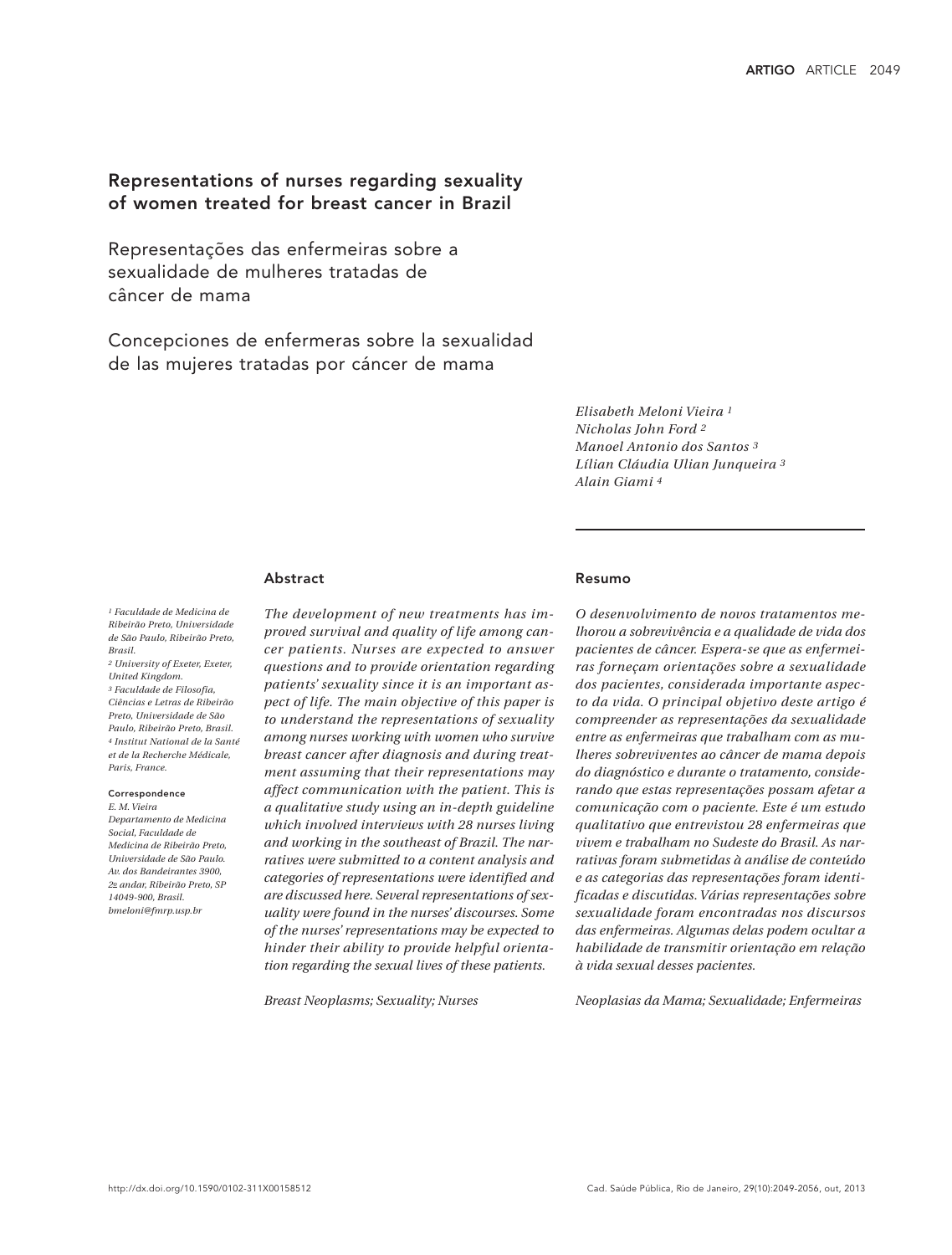# Introduction

Breast cancer represents the most prevalent cancer in women in the world. Annually it constitutes 22% of all new cancer diagnoses in women and 7% of the 7.6 million cancer-related deaths internationally 1.

Breast cancer has been the type of malignant neoplasm of greatest incidence and mortality among Brazilian women. In 2012 52,680 new cases were estimated, i.e., 52 new cases per 100,000 women 2. Over recent years, a significant increase has been reported among young women up to 35 years of age 3. Similarly in the United States it is the most common cancer in women, but due to the advances of therapy and the participation in screening programs, mortality rates are now decreasing. The survival of women with breast cancer is considered a process that begins at diagnosis and does not cease, lasting until the end of life 4, so the rehabilitation of the survivors of breast cancer takes place permanently and requires attention in all spheres of daily life 5. Studies have shown that survival is associated with several changes impacting upon different phases in the lives of women, each phase with its specific demands 6,7.

Sexuality is one of the areas potentially affected after breast cancer and because of its impact and significance in the patient's life, demands attention alongside that given to diagnosis and treatment 8. Sexuality encompasses intimate feelings of individuality and is central to a person's sense of wellness and health 9. The majority of research on breast cancer is focused on the period of diagnosis and treatment and few publications are dedicated to investigating the impact of cancer upon sexuality and sexual life after treatment 5. A literature review concerning the sexuality of women with cancer has identified important gaps in the research of the subject. According to some authors this has led sexuality-related breast cancer interventions to be based more upon anecdotal experience and the predispositions of the specialist than upon sound evidence from the social sciences 8. Some studies have reported that health professionals do not usually address sexual issues among breast cancer survivals 10,11.

Among professionals of the health team, nurses are given an important role since they are required to answer questions and provide orientation in several aspects of their patients' lives including their sex lives. Some authors emphasize the need to improve communication on sexuality between nurses and patients in order to deliver better care 12,13. Representations about sexuality can affect communication since nurses can put more or less emphasis upon different aspects or even ignore some aspects of sexuality which may be important to patients. Such varied communication is likely to be based on nurses' own assumptions, concepts and beliefs pertaining to the subject 14,15. In order to understand these important representations we developed the present study having in mind the following question: how do nurses address sexuality as part of the health care for women recovering from breast cancer?

The objective of this study was to understand the representations of how sexuality of women undergoing treatment of breast cancer is understood by the nurses responsible for those patients after diagnosis and during treatment.

#### Methods

This is an exploratory qualitative study carried out with 28 nurses living and working in the Southeast of Brazil. We identified all nurses working in cancer clinics (ambulatories and hospitals) in Ribeirão Preto, a city in São Paulo State with a population of half a million people, and conducted interviews. Only two nurses refused to be interviewed. All but one nurses in the sample were women, aged between 23 and 60 years old, with between two and 30 years of work experience with breast cancer patients. The majority, 16 of them were married with children. Only one was cohabiting, nine were single and two were divorced or separated. Regarding sexual orientation, one was homosexual. 20 of them had attended a "specialization course" including 12 in oncologic care, four had a Resident Certificate and four had just a nursing degree. Only one reported she had cancer. We used a semi-structured interview guideline developed by a similar collaborative study conducted in France 14. A deliberately open and broad trigger question was used to start the interview: "*How do you deal with sexuality in your professional practice?*". It is important to note that the interview explored both nurses general feelings about sexuality in their working practice, as well as its more specific bearing upon dealing with the sexuality of patients being treated for cancer (thus some quotations presented below include reference to male patients).

The research project was approved by the Committee of Ethics in Research at the Escola de Enfermagem de Ribeirão Preto, Universidade de São Paulo in August, 2009 (protocol n. 1019/2009). All participants were asked to read and sign a form detailing terms of consent and their free will in participating in the interview, in which confidentiality and privacy of informa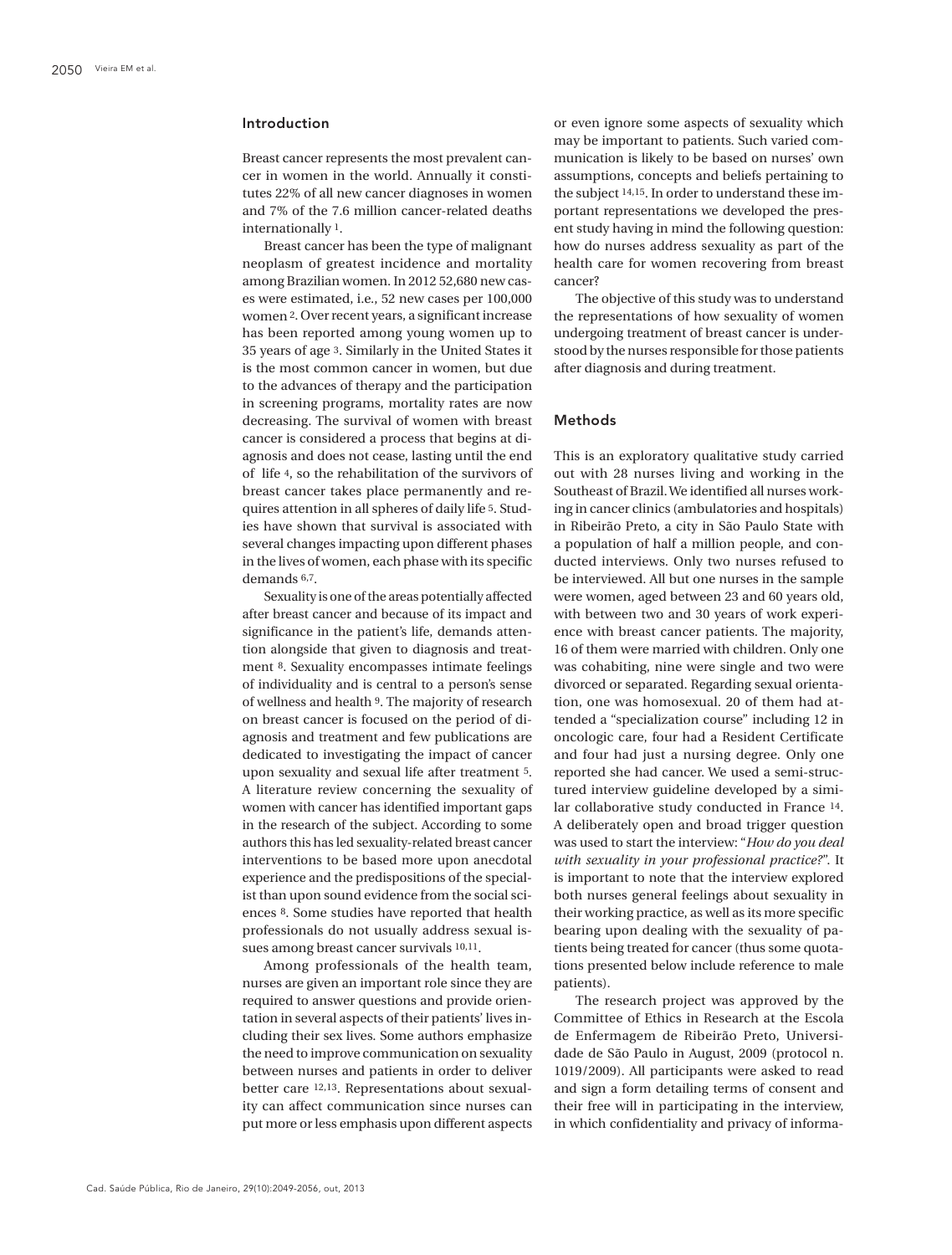tion were guaranteed, according to *Resolution n. 196/96* of the Brazilian National Health Council.

The interviews were audio-tape recorded and transcribed in full. Afterwards they were subjected to a content analysis and thematic categorization in which the following range of representations were identified and labeled.

In order to analyze the data, the following sequence of content analysis was used: preparation of the material through the interview transcripts, coding based on the previously defined thematic script and data interpretation and description of each category 16. After reading and identifying each category in the transcriptions of interviews we organized similar narratives under each label. We developed seminars for interpretation and analysis, defining the meaning of each category, with the research team discussing each interpretation. A review of the relevant social science literature was undertaken in order to link the meanings of each category identified to themes in the more general research.

# Results

The representations of sexuality found in the nurses' discourses were interpreted and organized according to the following six sets of meanings.

# Sexuality as dangerous and risky for diseases

Some nurses shared representations of sexuality that were limited to sexual function (sexual activity or intercourse) and linked to the functioning of genital organs (or breasts) in a spectrum from the normal to the pathological. So, this concept of sexuality is focused on the body, especially on the genitals, and can be considered as a subject pertaining to sexual disorders or as a means for disease transmission. These are concepts associated with the risk of contamination and disease transmissions (STI and AIDS). On the other hand, this representation also involves the concept of health prevention and the orientation for condom and contraceptive use. In this sense sexuality is seen in terms of the traditional, rather narrowly focused, biomedical model.

*"How do I approach sexuality? I do the prevention of STI and orientation about sexual pathology, right? It would also be an interesting area of how to deal with the patient when he/she reaches the hospital and you have to give him a swab, you have to examine the* [genitals]*, right?*" (Nurse 1).

# Holistic sexuality: sexuality as a basic human need for health and wellbeing

In this category representations of sexuality were included that are similar to the World Health Organization (WHO) definition stated in 2002 17 (p. 4): "[Sexuality is] *an integral part of the personality of everyone: man, woman, and child. It is a basic need and an aspect of being human that cannot be separated from other aspects of life. Sexuality is not synonymous with sexual intercourse, it is not about whether we have orgasms or not, and it is not the sum total of our erotic lives. These may be part of our sexuality but equally they may not. Sexuality is so much more: it is in the energy that motivates us to find love, contact, warmth and intimacy; it is expressed in the way we feel, move, touch and are touched; it is about being sensual as well as being sexual*".

Nurses' discourses which presented conceptions about sexuality as being more than merely a physical aspect of the body, not limited to sexual intercourse or the physiological response of genital organs were classified in this category. From this perspective, sexuality also includes sexual orientation, sexual behavior, feelings of love and what may be thought of as sexual comportment according to sexual scripting. This category also presents the idea of sex as being healthy, important for wellbeing, connected to affection and human development, and such discourses are expressed with words such as desire, expectations, wellbeing, self-esteem, happiness, being a man or woman, feelings and self-image.

"...*I understand that sexuality is not only sexual intercourse, it is everything, the way people dress, how they act, behavior…all this is part of sexuality…very important for wellbeing and self-esteem*" (Nurse 2).

# Sexuality as a prerogative of youth

For some nurses women's age is the main determinant of the consequences breast cancer produces on sexuality. Several ideas presented by them involved reference to age. Some nurses believed that younger women suffer more sexual alterations due to cancer than older women since the former have more sexual desire. For many of these nurses sexual desire was considered to decrease as people grow older with sexuality becoming less important to elderly people. Some nurses argued that sexual activity could be unpleasant in mature age and for this reason they reported that some women use the treatment of breast cancer as an excuse to interrupt sexual activities.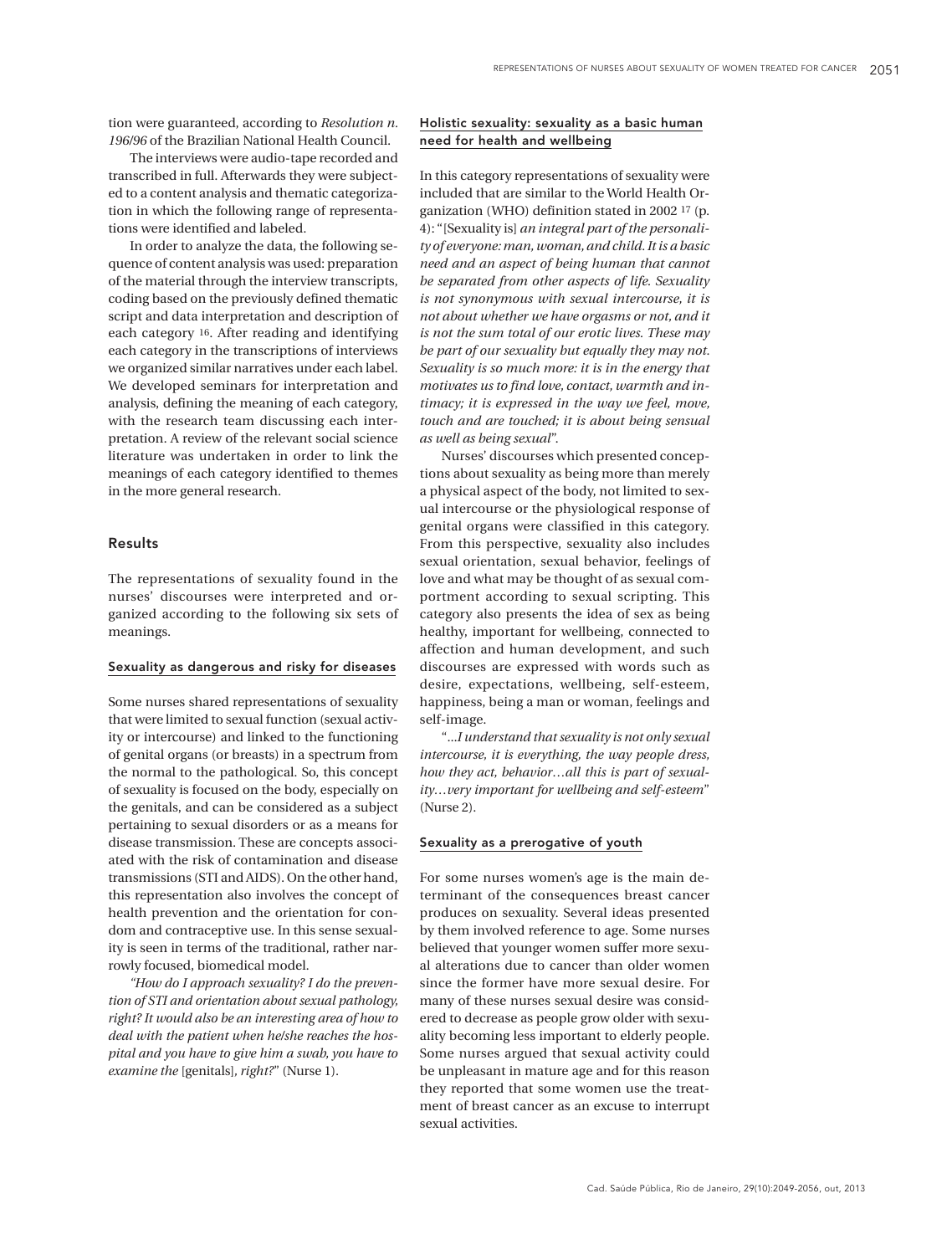Women who had finished their reproductive cycle would suffer fewer consequences to their sexuality after breast cancer than younger women who are still "building" their reproductive life. So from this perspective the meaning of sexual life for younger women is centered around reproduction and thus sexuality should be more important to them. So, sexuality is represented as reproductive sexuality.

Such nurses also felt age to be a factor to influencing women's freedom to express concerns about sexuality. For some nurses younger women would express their concerns about sexuality more easily than older women, since they considered the latter would have greater difficulties with the subject, due to their adherence for instance to more traditional religions norms, cultural barriers and taboos. So, these nurses place a priority on orienting younger women on sexual matters because in their view they would need more advice and ask more directly for such orientation, which in a sense authorizes the nurse to talk about the subject. Nurses feel that it is more difficult to approach the subject with older women because of the cultural barriers, and they feel that to do so is to be invasive of the patient's privacy and modesty.

The link between youth and sexuality is also expressed when considering the need for breast reconstruction after mastectomy. Some nurses think that young women have more need to reconstruct their breasts than older women. They say that there are older women who do not want breast reconstruction.

"*Old ladies have more barriers to talk about sex…I think so…with young people it is different… to have cancer is much worse for young people than old people because those already have had children…*" (Nurse 3).

# Sexuality as beauty and body image

In this representation sexuality appears to be as an expression of an idealized pattern of beauty being connected to body image and self-esteem. So this representation comprises some ideas related to the consequences of how breast cancer will deeply affect sexuality because it will affect beauty, body-image and women's behavior. Some aspects such as self-esteem, wellbeing and embarrassment were also included here. Although having a social and psychological dimension it may be linked to the category of holistic sexuality noted above, though the emphasis here is put on the body image and mental wellbeing aspects. The testimonies reveal women's behaviors and symptoms observed by the nurses including depression or acceptance of losing the breast and hair, which are seen as symbols of femininity and sexuality. They also mentioned partner rejection, divorce or separation and social isolation. The breast reconstruction and the use of prostheses are considered important resources in restoring identities as well as a form of coping with the disease and treatment.

"*Even patients who therefore refused to do a mastectomy because of the same image, self-image, then also lose their hair, you know? They face a lot of these difficulties, the limitations of the arm, mastectomy, all this seems to bother them. Also the person did not want a mastectomy in any way because of the impact it would cause in her life*" (Nurse 4).

## Sexuality and love

In this category the representation of sexuality is clear: love and sex must be experienced together, with sex being considered a complement to love. For these nurses love (in a relationship) is more important than sex. There is a sense of a clear devaluation of the significance of sexual intercourse. There is also something of an expression of gender roles and sexuality, with an emphasis that while women value love and romance, men would place a more primary value upon sex. From this perspective love and sex must be experienced together. Some discourses express the idea that sex is a complement to love and in most cases sex without love is unacceptable. The presence of love will determine the level of social support the woman will receive after breast cancer. The chances of the future continuation of the partnership of the couple is considered to increase when there is love, as well as the commitment of care between partners and there is more assistance to the partner during treatment. There is the acknowledgment that the treatment of breast cancer has an influence beyond sex, affecting the relationship and the quality of the affection between partners.

"*I think so, even if there is not sex, or the sex act, but at least one is living a good life, loved, feeling loved, to love, a husband's touch, the family's touch. Many times when this does not happen, it hinders all treatment. I think it is not necessary to have the act, sex itself, but that rather that coexistence* [in the relationship] *is pleasant, healthy, feeling loved, feeling that people are worried about her, with her treatment and improvement from it*" (Nurse 6).

# Erotic and sexual fantasy

Nurses reveal that in the exercise of their profession, sexuality appeared sometimes as erotic fan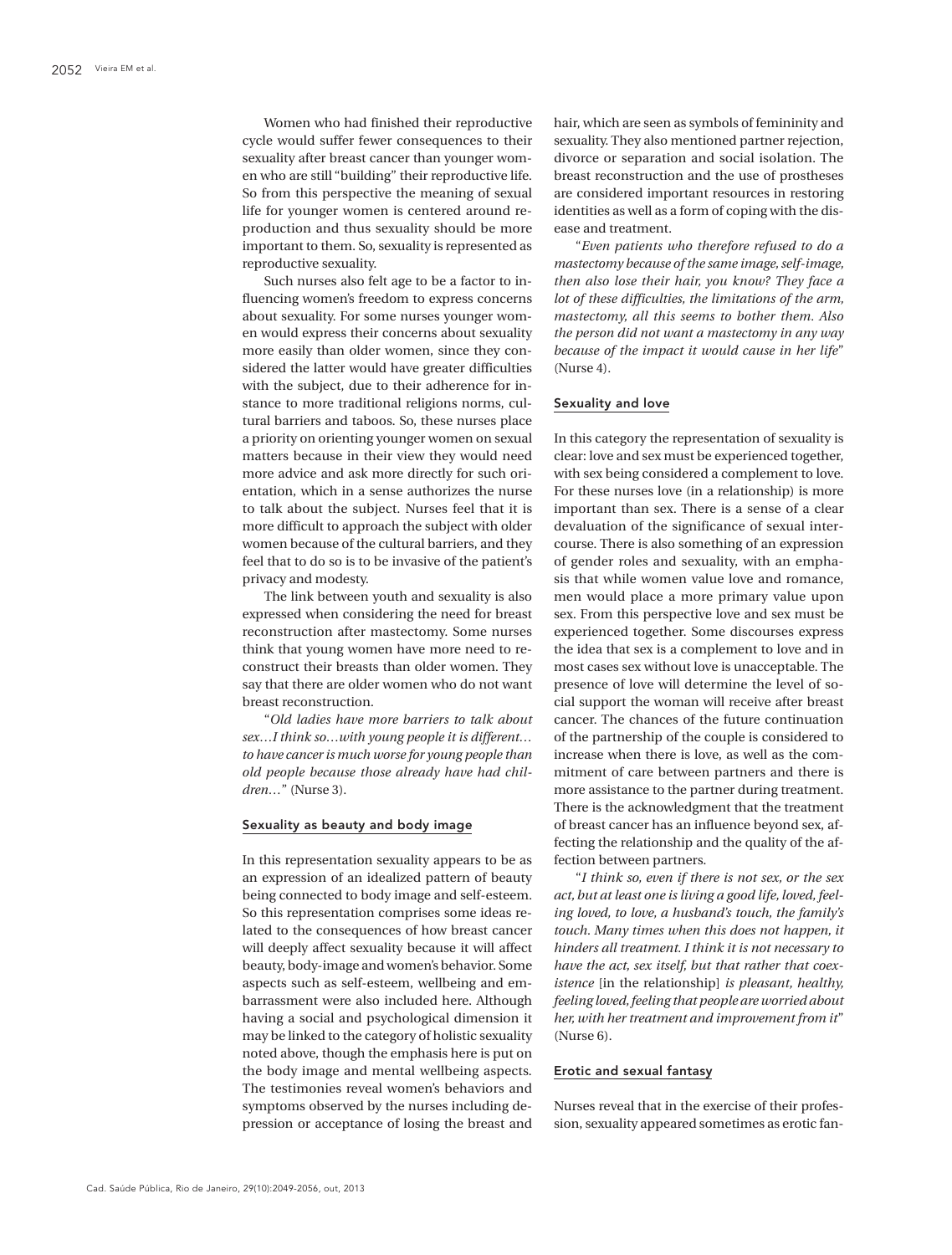tasy for patients, especially when they are manipulating their bodies. They also express patients' reactions as expressions of sexuality. Nurses talked about manipulation of patients' bodies and their own sexuality facing certain situations.

"*Sexuality? I think so, part of dealing with the naked* [patient]*,* [their] *being naked, touching, exposure of intimate parts, of talking pertaining to sexuality, subjects such as erections, wanting to make love, sex. Sometimes there can be a misunderstanding that in providing care for the patient, it is construed as tenderness, a closeness that can be seen as sexual, though, is pretty much it, so I play, you know?*" (Nurse 7).

"...*and when you change a diaper, if you have to perform some such procedure…then, at times like this, we respect* [the patient] *a lot and you see that side of not wanting to invade the privacy of the patient, maintaining an appropriate facial expression and respecting him while we are providing this care*" (Nurse 8).

#### Discussion

Following the outline of the six thematic dimensions of the representations of sexuality identified in the interviews with nurses we now turn to an attempt to synthesize these findings. The findings are thus discussed in relation to general health and medicine discourses, Brazilian sexual culture and broader social theories regarding sexuality. From the outset of this discussion it may be noted that there is both a wide range of expressions as presented in the findings above, and that nurses sometimes expressed more than one of these representations of sexuality. The main themes that emerged from the analysis of the transcripts may be viewed on two levels. On the first level there are the expressions of their nursing role regarding sexuality, variously expressed in terms of the traditional biomedical model and the broader psychosocial holistic model. On the second level there are the themes pertaining to the sexuality of cancer patients, which have been summarized as pertaining to wellbeing and body image, sex as sexual intercourse, sex as the prerogative of youth, and some specific reference to love and relationships.

The findings may most usefully be considered within the light of two structuring prisms, firstly the contested and competing discourses of the bio-medical and holistic, such as the WHO concept of sexual health, and the personal sexual philosophies and predispositions of individual nurses. The nurses can be divided fairly evenly between those who expressed a primarily bio-medical model of sexual health and those who shared a more holistic and personal perspective 13. This range testifies to the diversity in the sample, and highlights the scope for an exploration of the differences.

The full interviews obviously presented a much fuller perspective of the nurses' ways of thinking about the sexuality issues among patients recovering from breast cancer, than this necessarily condensed presentation of findings and quotations.

It is important to analyze the findings keeping in mind that the particularities of Brazilian sexual culture can influence the findings (health system and nurse training). For instance it is crucial to consider sexuality and the life course, gender constructions, the importance of the "body beautiful" and the personal and emotional conduct of relationships 18.

Furthermore Giddens' 19 notion of "plastic sexuality" with its emphases on reflexivity and dynamism provides another useful theoretical basis. For instance, in historical terms Brazil has only relatively recently passed through the demographic transition from high to low fertility, with its attendant separation of sex for reproduction and pleasure that is so basic to "plastic sexuality". Thus with reference to the gender structuring of sexual expectations although we can find modern liberal and reflexive tendencies, there is also clear evidence of what may be thought of as more traditional sexual cultural values and dispositions.

Individual nurses' sexual propensities and dispositions and the ways they impact upon their approach to addressing the sexual dimensions of patient care may also be most usefully explored in relation to Fisher's et al. 20 notion of the "erotophilia-erotophobia" continuum. In brief nurses that feel more open towards, and comfortable with their own sexuality would be expected to be more proactive towards, and caring of, the sexuality dimension of patients recovering the treatment of breast cancer.

As in all countries probably the greatest sexually-related issues following mastectomy and chemotherapy for women were the implications for body image and sense of wellbeing 8,21. Both the loss of breasts and hair as symbols of femininity are potentially traumatic in their effects on self-image. It is possible to surmise that given the enormous importance accorded to the "body beautiful" in Brazilian culture these concerns are felt especially strongly here. These matters were explicitly raised and discussed by two thirds of the nurses interviewed. Many of the nurses showed a rich appreciation of the negative effects on their patients' sense of body image. They variously alluded to the effect on self-esteem,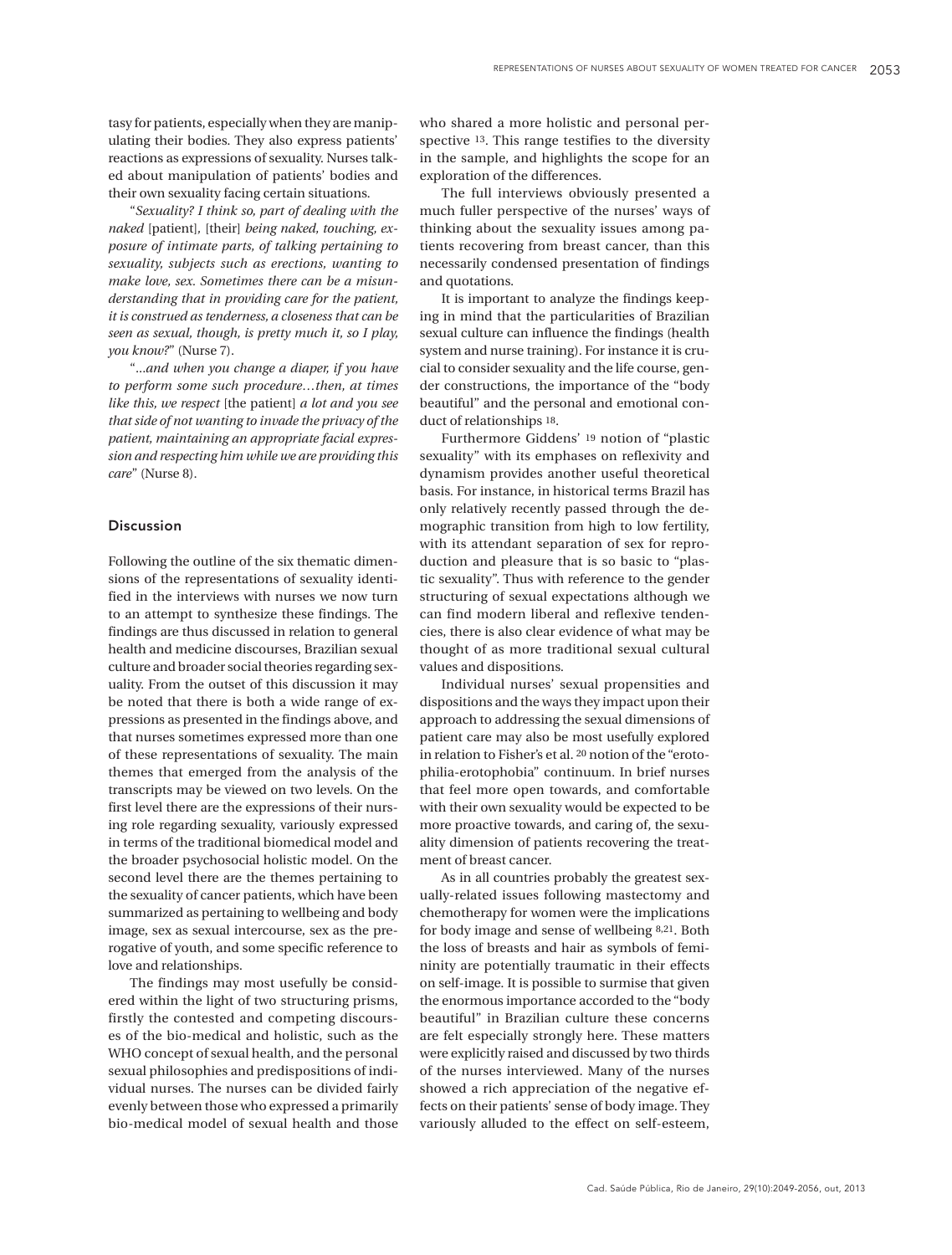even depression, general wellbeing and the loss of confidence in sexual interaction.

In general, not surprisingly, they discussed the negative impacts, although some nurses went on to talk more positively about the way they had noticed some women had been able to cope surprisingly well with, and adjust to, the changes. Nurses reported that many women also expressed anxieties regarding the possible effects on their relationship, and fear of losing their partner. Some authors reported that separations were initiated by men unable to cope with their partner's cancer, but also reported a proportion of patients and their partners who have been shown that breast cancer created a greater sense of closeness 22,23.

About half of the nurses interviewed discussed sex solely in terms of sexual intercourse. They discussed patients' anxieties concerning whether and in what ways their treatments may result in lasting impacts on their engaging in intercourse. It has to be recalled here that treatment does involve suspending intercourse for a period of one month. Some nurses commented that when asked such questions they felt at a loss, feeling unable or unsure as to how to answer. Some of them revealed that they need more information and training on this subject.

The third most common theme (found in 11 of the 28 cases) recurring in the nurses' interviews was that the main sexual repercussions of cancer treatments depended upon the age of the patient. Some nurses expressed the view that it was unnecessary or even invasive to raise sexual matters with older patients. This point also links with the previously mentioned theme of 'sex as sexual intercourse', as some nurses seemed to forget that sex is far broader than intercourse or even genital activity, and that they should have a role in assisting their patients to continue to enjoy intimacy, warmth, caressing and so on in their relationships, rather than "closing down" that very important dimension of their lives. The second rationale (reinforcing the first) was that younger women find it easier to express their sexual concerns than older women. Part of the rationale expressed here was that older women are more inhibited by a range of religious and cultural taboos. Thus nurses prioritized the discussion of sexual matters with younger patients because they believed they have both a greater need, and find it easier to discuss such matters. The third rationale that expressed this "ageism" was that young women have a much greater need for possible breast reconstruction after mastectomy, and that older women do not want such corrective surgery. The fourth rationale concerned sexuality and fecundity, that

sexuality was a much less important matter for women who had finished their reproductive career, rather than those younger women who are still building their life. This idea of sexuality being primarily concerned with reproduction reflects more traditional views, and may well be related to the relative recentness of Brazil's demographic transition and reproductive revolution. Gidden's 19 notion of a modern reflexive "plastic sexuality" is predicated on this massive cultural transformation, which for the first time in human history has allowed women to separate sex for reproduction and sex for pleasure.

Running through all these "ageist" ideas that the sexuality of older women recovering from cancer treatment is less important, is the crucial significance of the gender structuring of sexuality that pervades Brazilian culture. When nurses say "*sex is less relevant to older people*", they are primarily referring to women (their patients in this case). The social expectation of continued sexual desire and even multiple partners for men is in some ways seemingly more acceptable within the culture 24. By contrast women who have multiple partners would be strongly stigmatized. Although Ford et al. 24 showed in their study of male sexuality in São Paulo that there was a substantial class difference in the adherence to, and expression of, "macho" values which would denigrate the sexual role of older women, such values are still seen to pervade much of the thinking of these nurses. In terms of social strata the nurses would primarily be drawn from lower income members of the middle class. An important point seems to be that we are encountering sexual expectations that are almost taken for granted, rather than a real understanding of these women's actual sexual lives (as expressed not only in sexual behavior surveys but also some of our own interviews with recovering patients). A very important finding of this study is that nurses are too ready to dismiss the need to address sexual re-assurance among older women.

Perhaps as a welcome corrective to this emphases on "sex as sexual intercourse" and the denigration of age, a small number (6/28) of nurses alluded to the crucial importance of love in dealing with patients' sexual adjustments. Four sets of links have been identified in the interviews; that women place much more emphasis on love than sex in the gender structuring of the sexual culture (maybe again suggesting that patients' purely sexual needs are not so important), that sex and love need to be seen together with some nurses asserting that sex without love is socially unacceptable especially for a woman, in more practical terms that being in a loving relationship with its social support is very impor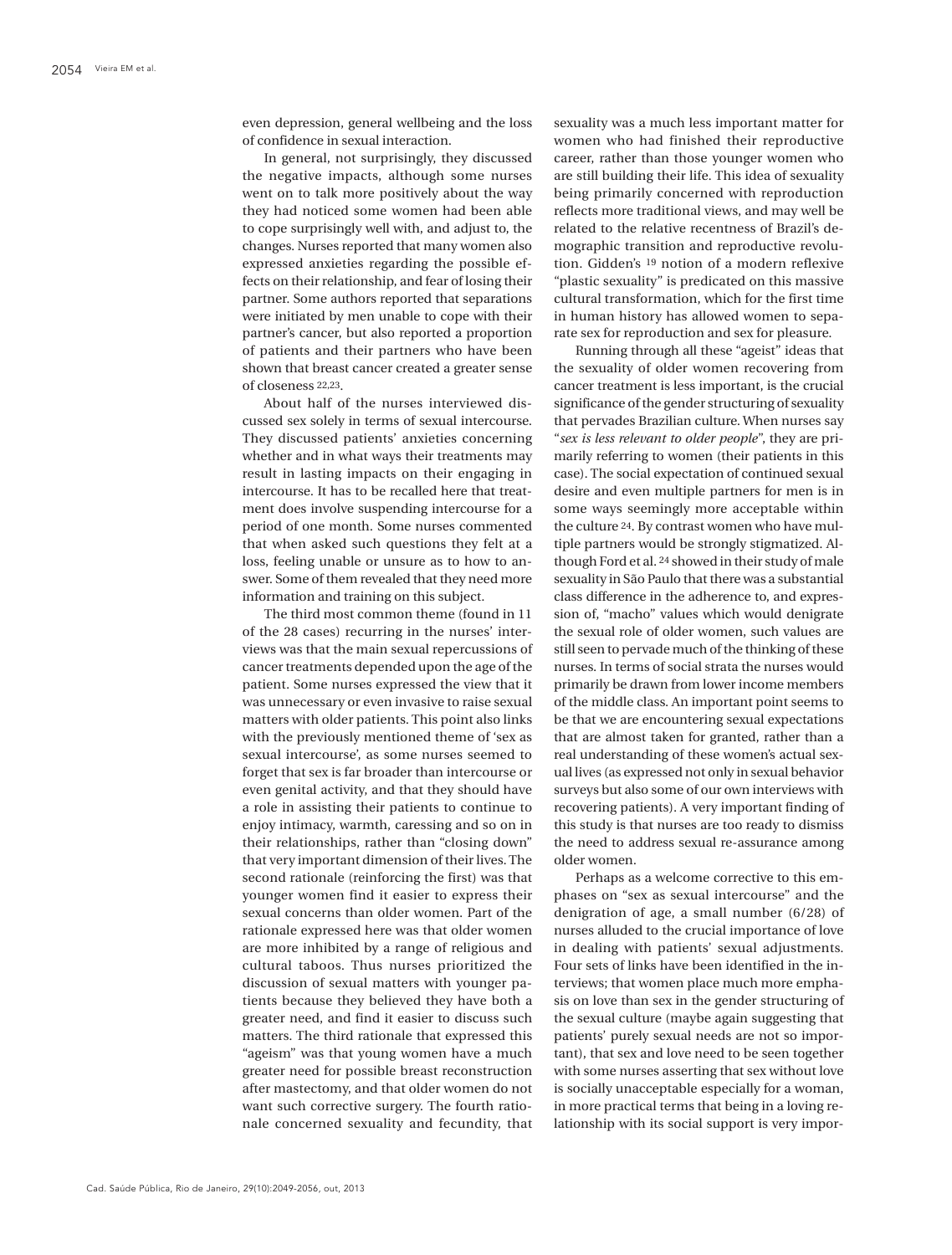tant for the patients in their recovery and that the process of the treatment of breast cancer has a major impact on relationships going beyond merely sex, affecting the quality and affection in the relationship, both positively and negatively in different couples.

In conclusion, the study has been able to identify a range of representations of sexuality which have a bearing upon the ways nurses in Brazil communicate with patients being treated and recovering from breast cancer. Some of those representations such as that based upon a purely bio-medical model, and those shaped by assumed gender and ageist stereotypes may be expected to hinder nurses' ability to meet such women's re-assurance and the provision of useful guidance pertaining to their future sexual lives. The next aim is to use this information to assist in refining the training provided to nurses who work in this area. We assume that nurses' representations of sexuality have the potential to affect communication with the patient. In this sense, these results can contribute to improving capacity building of health professionals and to sensitize them to include sexual issues in the care of women with breast cancer.

#### Resumen

*El desarrollo de nuevos tratamientos mejoró la supervivencia y la calidad de vida de los pacientes con cáncer. El estudio analiza las orientaciones que proporcionan las enfermeras sobre sexualidad a las pacientes, puesto que se considera un importante aspecto de la vida. El principal objetivo de este artículo es comprender las concepciones sobre sexualidad entre las enfermeras que trabajan con mujeres que han superado un cáncer de mama, después del diagnóstico y durante el tratamiento, considerando que estas concepciones pueden afectar la comunicación con el paciente. Este es un estudio cualitativo que entrevistó a 28 enfermeras que viven y trabajan en el sureste de Brasil. Las narraciones fueron sometidas a un análisis de contenido y se identificaron y discutieron las categorías de las concepciones. Se encontraron varias concepciones sobre sexualidad en los relatos de las enfermeras. Algunas de ellas pueden ocultar su habilidad para transmitir orientaciones relacionadas con la vida sexual de estas pacientes.*

*Neoplasias de la Mama; Sexualidad; Enfermeras*

# Contributors

E. M. Vieira, L. C. U. Junqueira and A. Giami participated in conceiving the study, data analysis and write-up of the article. M. A. Santos and N. J. Ford contributed with data analysis and article write-up.

#### Acknowledgments

We wish to gratefully acknowledge the financial support of FAPESP.